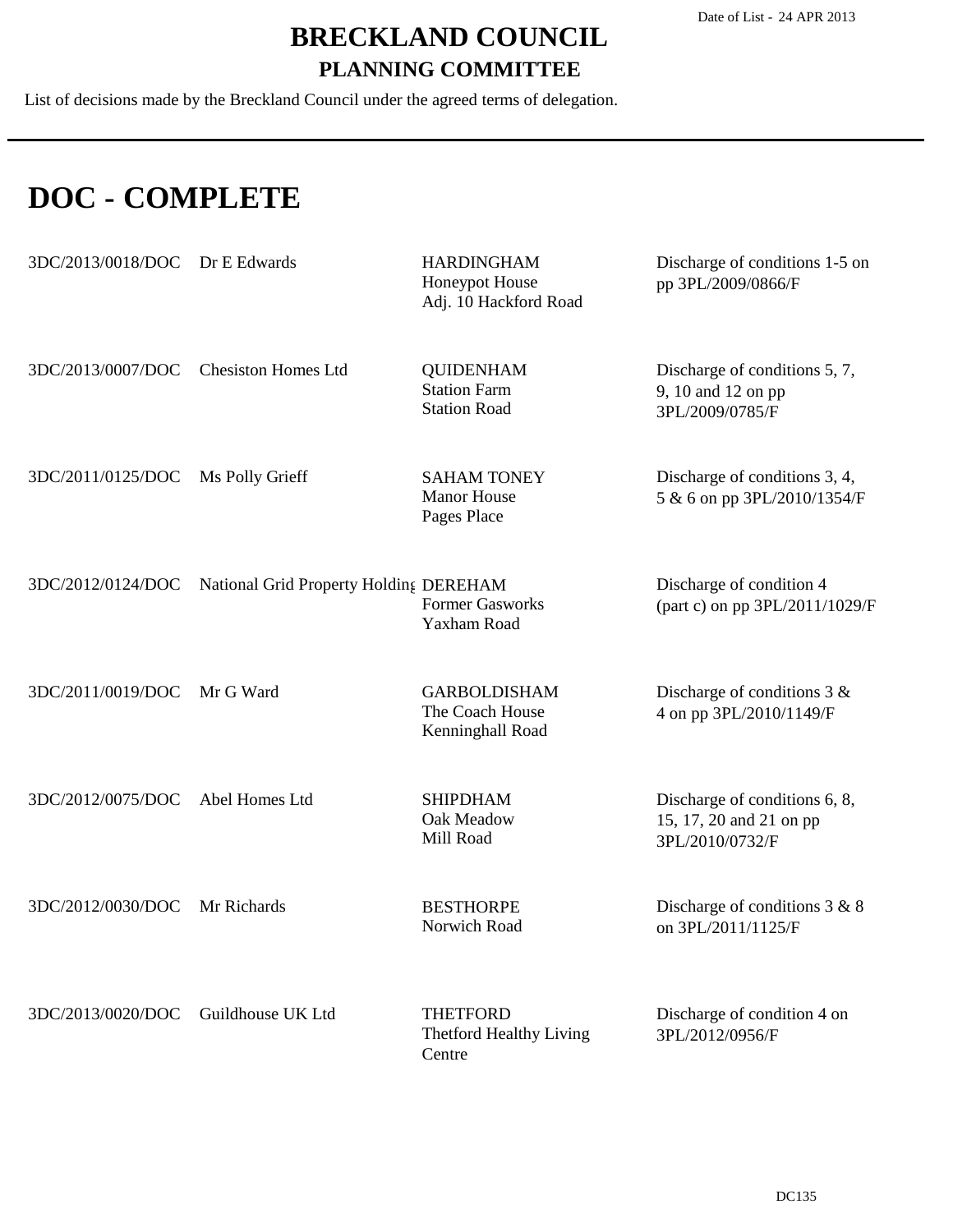List of decisions made by the Breckland Council under the agreed terms of delegation.

### **DOC - COMPLETE**

| 3DC/2012/0091/DOC | Mr and Mrs Allan                              | <b>SPARHAM</b><br>Plot 1<br>Church Farm                  | Discharge of condition 3 on<br>pp 3PL/2010/1233/F<br>(water drainage)              |
|-------------------|-----------------------------------------------|----------------------------------------------------------|------------------------------------------------------------------------------------|
| 3DC/2011/0126/DOC | Ms Polly Grieff                               | <b>SAHAM TONEY</b><br><b>Manor House</b><br>Pages Place  | Discharge of conditions 3, 4,<br>5 & 6 on pp 3PL/2010/1355/LB                      |
| 3DC/2013/0033/DOC | South Pickenham Estate Co Ltc SOUTH PICKENHAM | South Pickenham Hall                                     | Discharge of condition 3 on<br>3PL/2012/0841/F                                     |
| 3DC/2012/0095/DOC | <b>Goymour Properties</b>                     | <b>ATTLEBOROUGH</b><br>Westholme<br><b>Station Road</b>  | Discharge of conditions 3, 5,<br>10, 11 & 12 on pp 2007/0246                       |
| 3DC/2013/0036/DOC | Mr I Tregay                                   | <b>WATTON</b><br>36 Dereham Road                         | Discharge of condition 6 on pp<br>3PL/2012/1344/F                                  |
| 3DC/2013/0032/DOC | South Pickenham Estate Co Ltc SOUTH PICKENHAM | South Pickenham Hall                                     | Discharge of condition 3 on<br>3PL/2012/0842/LB                                    |
| 3DC/2012/0154/DOC | Mr Edmund Colville                            | <b>LEXHAM</b><br>The Manor House                         | Discharge of conditions 3, 4,<br>6, 8, 9, 10, 11, 13 & 16 on pp<br>3PL/2009/1138/F |
| 3DC/2013/0043/DOC | Mr William Cheetham                           | <b>MATTISHALL</b><br>Hillcrest<br><b>Clippings Green</b> | Discharge of condition no. 3<br>on pp 3PL/2012/0995/F                              |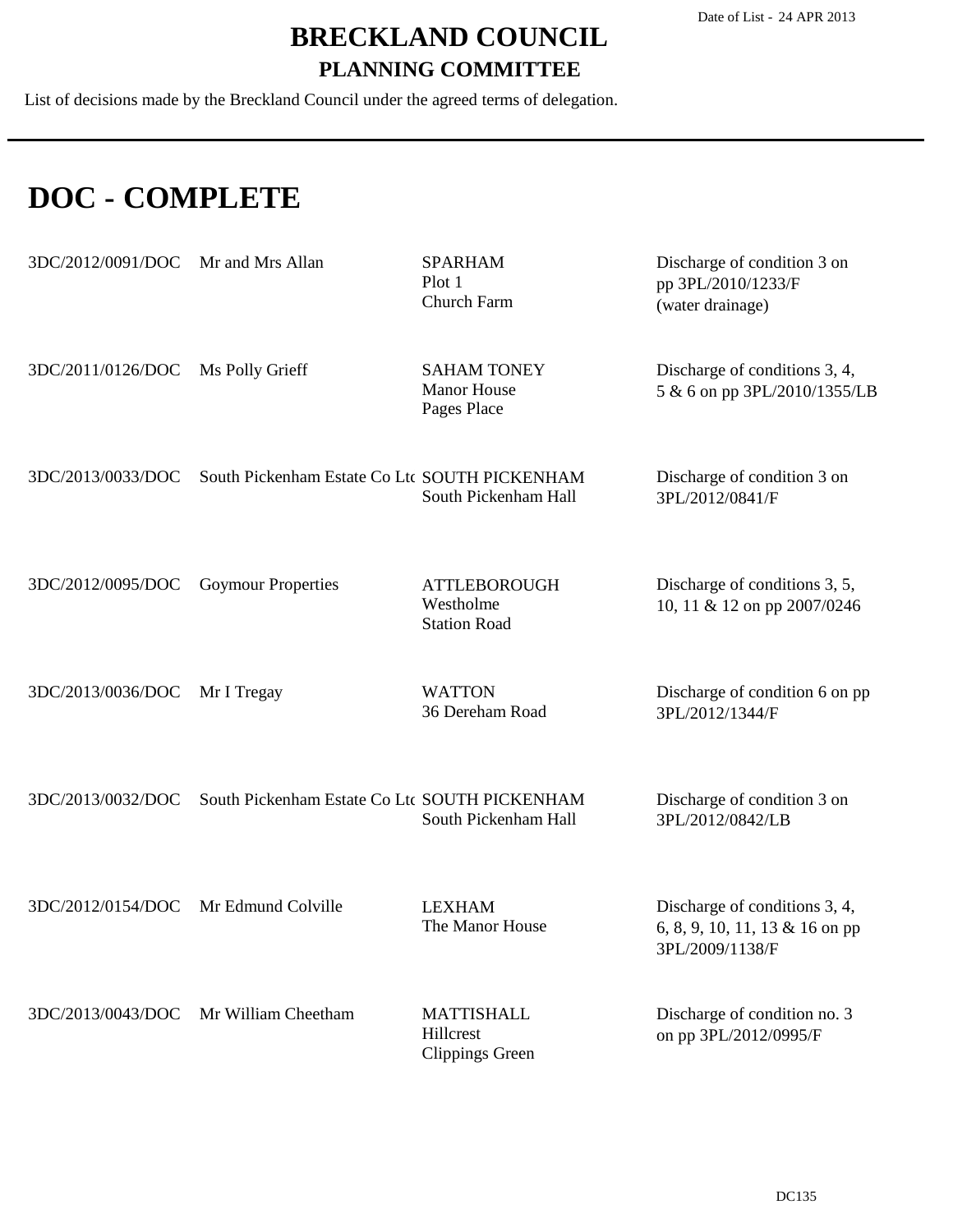List of decisions made by the Breckland Council under the agreed terms of delegation.

# **DOC - COMPLETE**

| 3DC/2012/0159/DOC    | Tey Gardens LLP        | <b>THETFORD</b><br><b>Abbey Barns</b>                               | Discharge of conditions nos.<br>3, 5, 6, 7, 8, 9, 10, 11, 12,<br>13, 14, 15, 16, 17, 22 and 24<br>in pp 3PL/2008/1340/F     |
|----------------------|------------------------|---------------------------------------------------------------------|-----------------------------------------------------------------------------------------------------------------------------|
| <b>Decision Made</b> |                        |                                                                     |                                                                                                                             |
| 3SO/2013/0002/SCO    | Greenshoots Energy Ltd | <b>KENNINGHALL</b><br>Garboldisham Road                             | Renewable Energy Facility                                                                                                   |
| 3SR/2013/0003/SCR    | David Cramer           | <b>SWAFFHAM</b><br><b>Great Thornes Farm</b>                        | Solar photovoltaic facility                                                                                                 |
| 3SO/2013/0003/SCO    | Greenshoots Energy Ltd | KENNINGHALL<br>Crown Milling<br><b>Edge Green</b>                   | Location of combined heat &<br>power generating unit together<br>with a biogas feed pipeline<br>from AD facility 1120m west |
| <b>Permission</b>    |                        |                                                                     |                                                                                                                             |
| 3TL/2012/0017/TL     | Mr & Mrs A Chantry     | <b>SPORLE</b><br><b>Building Opposite</b><br><b>Wolferton House</b> | Extension of time limit on pp<br>3PL/2009/1048/F - Residential<br>barn conversion                                           |
| 3PL/2013/0057/F      | Mr F Contreras         | <b>HOCKHAM</b><br>The Old Chapel<br><b>Watton Road</b>              | Two storey rear extension<br>and single storey side<br>extension                                                            |
| 3PL/2013/0077/F      | Mr & Mrs D Robinson    | <b>DEREHAM</b><br>7 Burns Close                                     | Proposed single storey porch<br>to front and single storey<br>living extension to rear                                      |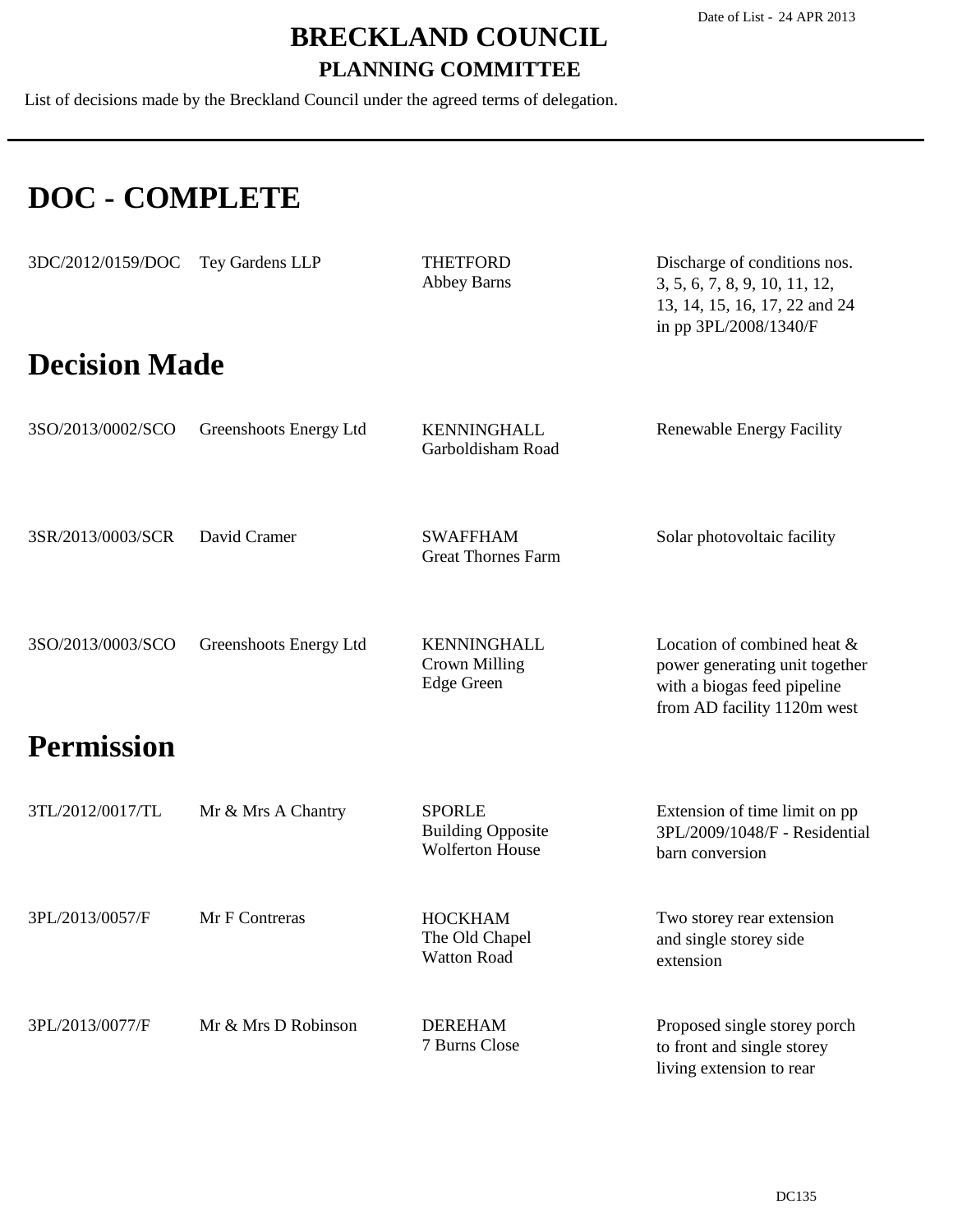List of decisions made by the Breckland Council under the agreed terms of delegation.

| 3PL/2012/1277/LB | Mr Paul Yerby         | <b>THOMPSON</b><br>Oak Tree Barn<br>Marlpit Road            | New cart lodge, boundary<br>wall/gates and solar panels.<br>Re-position oil tank          |
|------------------|-----------------------|-------------------------------------------------------------|-------------------------------------------------------------------------------------------|
| 3PL/2013/0197/F  | Mr J Killingworth     | <b>SHIPDHAM</b><br><b>Meadow View</b><br><b>Watery Lane</b> | Erection of replacement garage<br>including demolishing of<br>existing                    |
| 3PL/2013/0217/F  | Mr & Mrs S Scott      | <b>OVINGTON</b><br>Fernside<br>Dereham Road                 | Rear one and half storey<br>extension to dwelling                                         |
| 3PL/2013/0171/F  | Mr M Donnelly         | <b>BESTHORPE</b><br><b>Bushmills</b><br>Norwich Road        | Single storey rear extension                                                              |
| 3PL/2012/0597/LB | Mr & Mrs R Holliday   | <b>DEREHAM</b><br>57 High Street                            | Conversion of part of retail<br>shop premises to a single<br>storey dwelling              |
| 3PL/2013/0046/F  | Mr Andrew Lee         | <b>BEACHAMWELL</b><br>27 The Street                         | Single storey kitchen<br>extension to side of dwelling                                    |
| 3PL/2013/0064/F  | Tillia Properties Ltd | <b>SNETTERTON</b><br><b>Chalk Lane</b>                      | New industrial unit with<br>office facilities                                             |
| 3PL/2013/0085/F  | Mr T Downing          | <b>TITTLESHALL</b><br>39 Mill Road                          | Two storey rear extension<br>including Juliette balcony<br>and detached garage with store |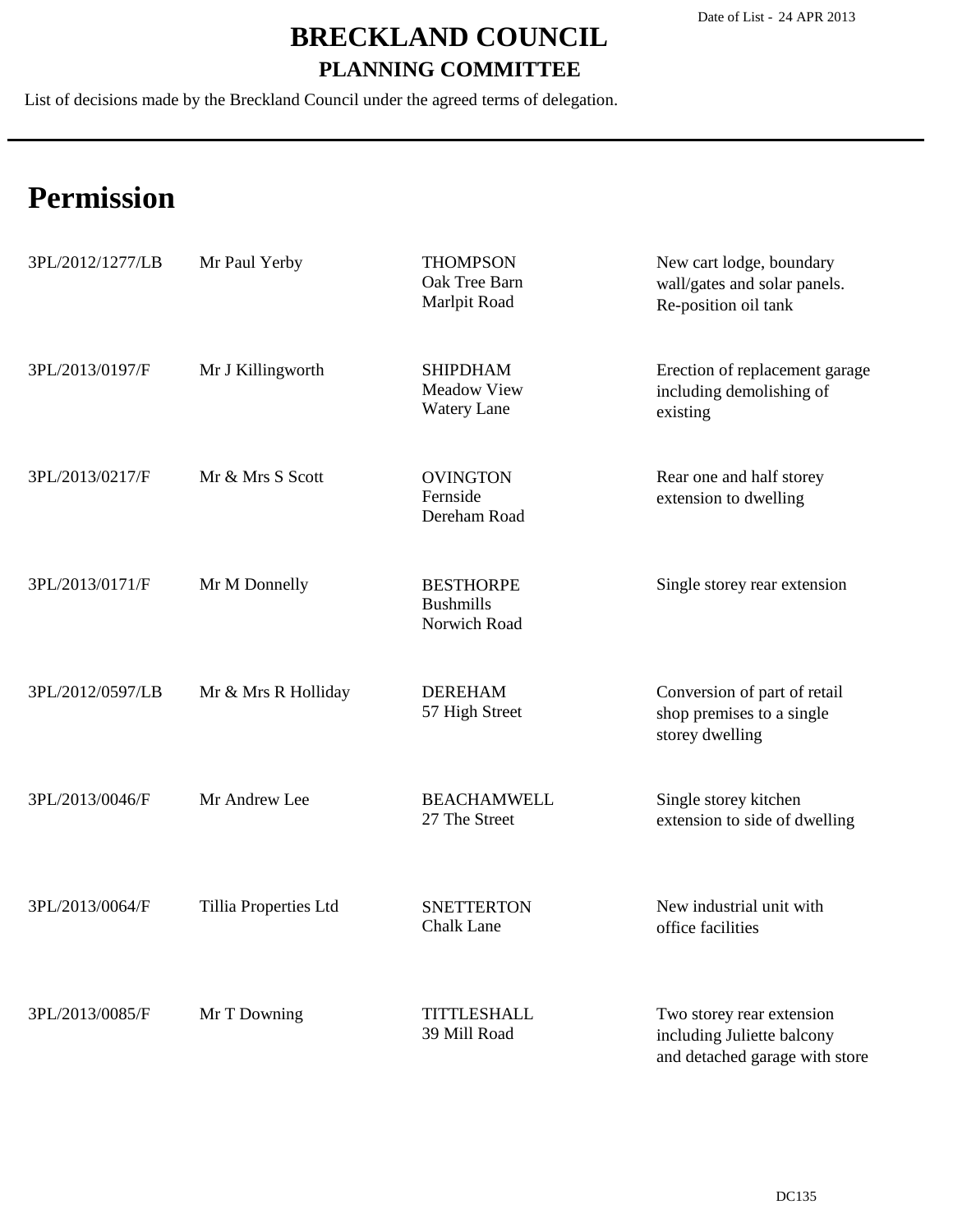List of decisions made by the Breckland Council under the agreed terms of delegation.

| 3PL/2013/0088/CU | Mr H Roediger           | <b>GREAT DUNHAM</b><br>Old Rectory<br>Litcham Road                         | Variation of condition no. 5<br>on pp 3PL/2012/0357/CU<br>to allow use as holiday let                                          |
|------------------|-------------------------|----------------------------------------------------------------------------|--------------------------------------------------------------------------------------------------------------------------------|
| 3PL/2012/1274/CU | Ms Maria De Sousa       | <b>THETFORD</b><br>209 St Martins Way                                      | Use dwelling for childminding                                                                                                  |
| 3PL/2012/1278/D  | Mr & Mrs J Stroud       | <b>DEREHAM</b><br>Adj. 1 Chase Court<br>(to the rear of 45 Quebec<br>Road) | Erection of single storey<br>dwelling                                                                                          |
| 3PL/2013/0128/F  | Mr S Ward               | <b>FOULDEN</b><br>Trevenna<br>White Hart Street                            | Proposed Single Storey Side<br><b>Extension Forming New Garden</b><br>Room                                                     |
| 3PL/2013/0093/F  | Mr R A & Mrs D M Harris | <b>NORTH LOPHAM</b><br>Rear of 14 The Green                                | Demolish existing cottage and<br>rebuild a new two bedroom<br>cottage on same footprint                                        |
| 3PL/2013/0097/F  | Mr M Dye                | <b>HORNINGTOFT</b><br>Oldsted Yard<br><b>Brisley Road</b>                  | Minor Material Amendment to<br>3PL/2011/0678F in respect of<br>re-site car port & one bay to<br>have secure doors              |
| 3PL/2013/0163/LB | Mr N Gill               | <b>CASTON</b><br>The Cottage<br>The Green                                  | Demolish part external wall<br>21st C toilet/shower. Erect<br>wall & alter roof to make room<br>smaller & wider access to rear |
| 3PL/2013/0102/F  | Waitrose Ltd            | <b>SWAFFHAM</b><br>Waitrose Ltd<br>Castle Acre Road                        | Install external horticulture<br>units to the front of the<br>store and associated works                                       |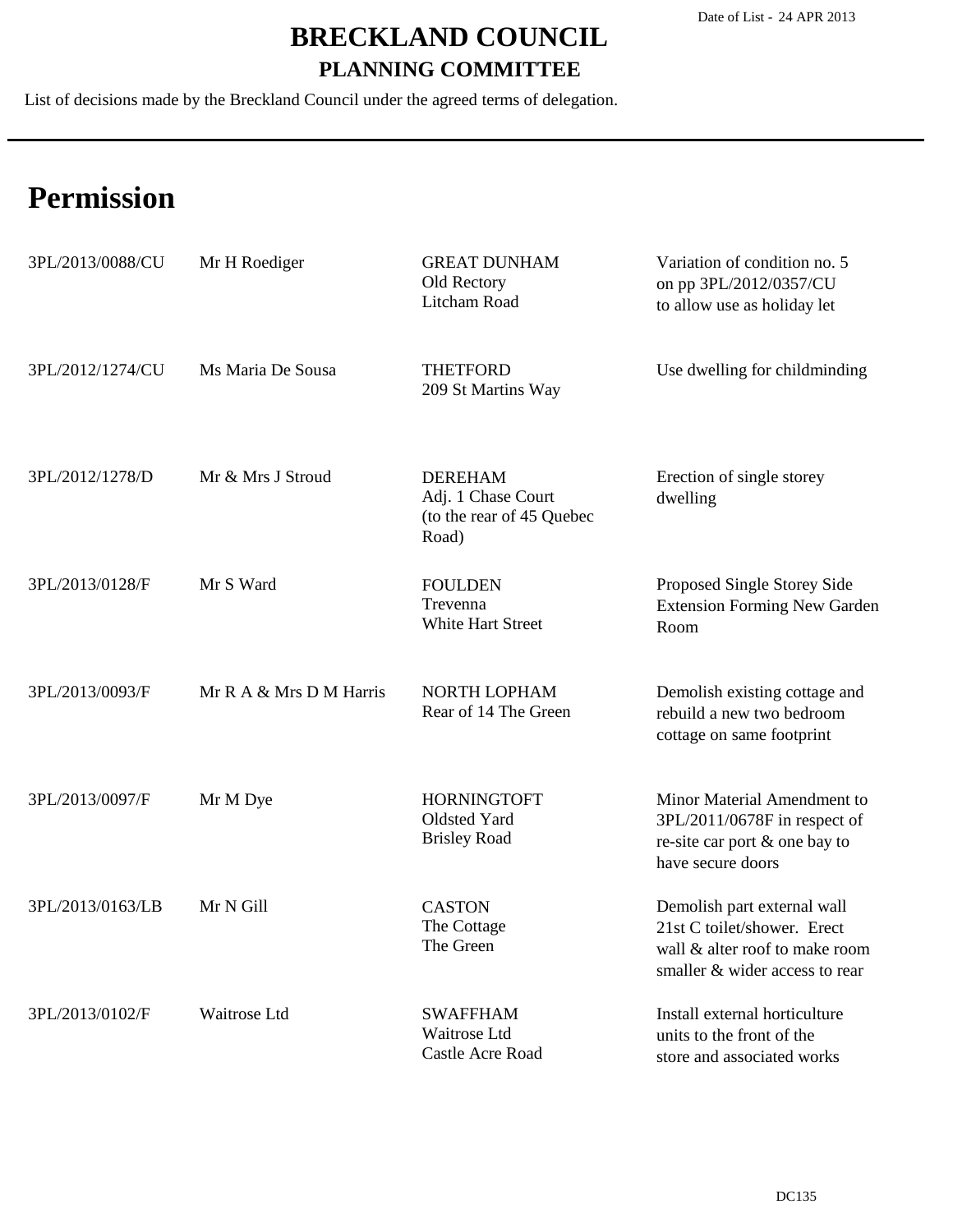List of decisions made by the Breckland Council under the agreed terms of delegation.

| 3PL/2013/0170/F  | Mr & Mrs J Lowe                            | <b>BANHAM</b><br>11 Grammar School Yard<br>Church Lane         | Rear and side extension<br>to dwelling                                                                                          |
|------------------|--------------------------------------------|----------------------------------------------------------------|---------------------------------------------------------------------------------------------------------------------------------|
| 3PL/2013/0109/CU | Mr Jason Potts                             | <b>NARBOROUGH</b><br>2 Hill House Cottages<br>Narborough Road  | To use domestic garage for<br>motor vehicle repairs<br>(retrospective)                                                          |
| 3PL/2013/0189/F  | Mr A Lindsell and Mrs J Linds WEETING      | 3 Saxon Place                                                  | Single storey front extension                                                                                                   |
| 3PL/2013/0086/F  | Gorgate Ltd                                | <b>DEREHAM</b><br>2 London Road                                | Replace existing ground floor<br>windows with new double glazed<br>plastic framed windows &<br>increase number of windows       |
| 3PL/2012/1308/F  | Mr Sean Watson                             | <b>THETFORD</b><br>6 Townsend House<br><b>Guildhall Street</b> | Installation of 2 no. air<br>conditioning units connected<br>to 2 no. external condenser<br>units                               |
| 3PL/2013/0036/F  | Mr R & Mrs G Sexton                        | <b>STANFIELD</b><br><b>Stanfield House</b><br>Whissonsett Road | Replacement dwelling and<br>outbuildings, relocated access<br>& change of use of land to<br>residential curtilage               |
| 3PL/2013/0126/LB | <b>National Trust</b>                      | <b>OXBOROUGH</b><br>Oxburgh Hall                               | Re-wiring works, add 2 hatches<br>to ceilings in tank attic/tea<br>room corridor, install new<br>studwork wall, new disabled WC |
| 3PL/2013/0162/LB | Godolphin Business Services & RIDDLESWORTH | 2 Barrack Yard Cottages<br>The Street                          | Internal alterations, single<br>storey extension to form<br>enclosure for oil tank and<br>boiler                                |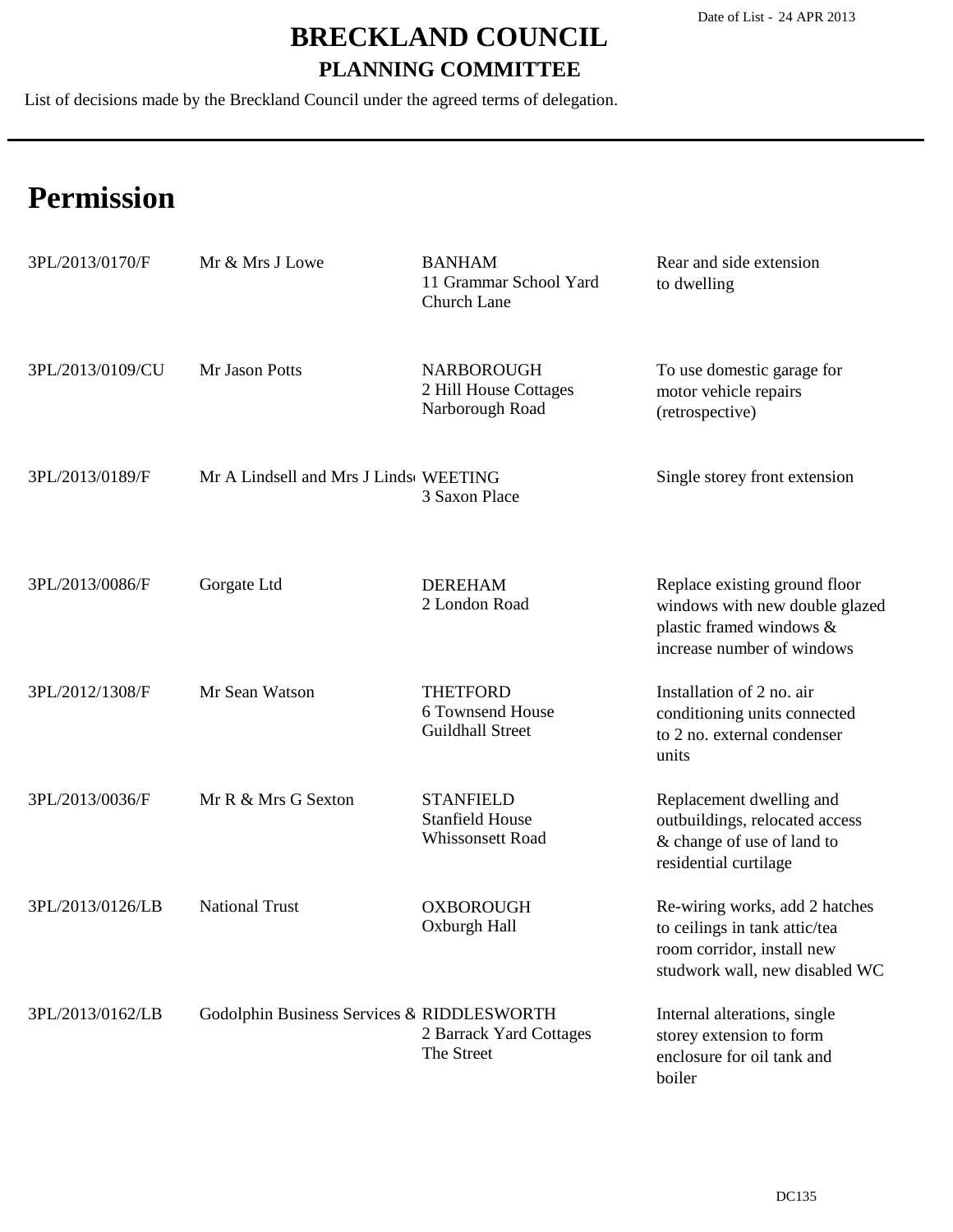List of decisions made by the Breckland Council under the agreed terms of delegation.

| 3PL/2013/0094/CA | Mr R A & Mrs D M Harris                    | NORTH LOPHAM<br>Rear of 14 The Green                            | Demolish existing cottage                                                                                               |
|------------------|--------------------------------------------|-----------------------------------------------------------------|-------------------------------------------------------------------------------------------------------------------------|
| 3PL/2013/0157/F  | Mrs Hannah Barratt                         | LITTLE DUNHAM<br>The Old Rectory<br>Sporle Road                 | General alterations to the<br>house as per the proposed<br>plans and elevations                                         |
| 3PL/2013/0161/F  | Godolphin Business Services & RIDDLESWORTH | 2 Barrack Yard Cottages<br>The Street                           | Internal alterations, single<br>storey extension to form<br>enclosure for oil tank and<br>boiler                        |
| 3PL/2013/0167/F  | Mr P Williams                              | <b>SPARHAM</b><br>15 Sparham Hole                               | Minor material amendment<br>to 3PL/2012/1240/F -<br>materials, change garage to<br>traditional & ground gas             |
| 3PL/2013/0239/F  | Mr & Mrs P Robson                          | <b>ASHILL</b><br>7 Dunnetts Close                               | Rear single storey extension                                                                                            |
| 3PL/2013/0052/LB | <b>Gorhambury Estates Company</b>          | <b>CRANWORTH</b><br>Wood Farmhouse<br>Woodrising                | Replace five windows<br>(identified as beyond<br>reasonable repair)                                                     |
| 3PL/2013/0083/A  | <b>GBR</b> Phoenix Beard                   | <b>THETFORD</b><br><b>Burrell Way Trade Park</b><br>London Road | 1 x double sided monolith<br>welcome sign $& 1 x$ single site<br>panel/post directing sign                              |
| 3PL/2012/1314/F  | Mr Martin Walker                           | <b>ROCKLANDS</b><br>Rocklands Playing Field<br>Green Lane       | Install a two bay cricket net<br>system $(38m \times 8.5m \times 4m)$<br>and an artificial cricket<br>wicket (30m x 3m) |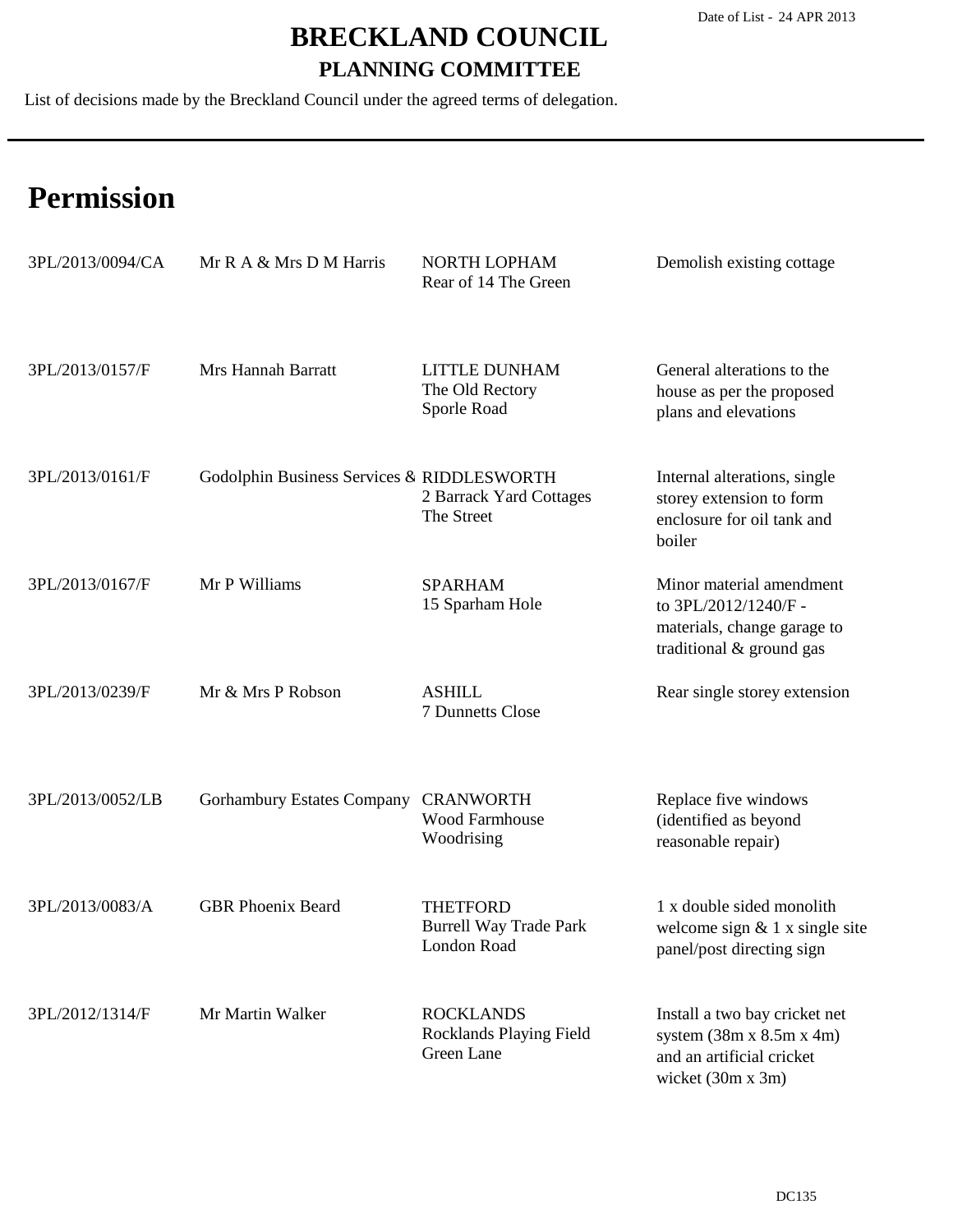List of decisions made by the Breckland Council under the agreed terms of delegation.

| 3PL/2013/0133/F | Anglian Water Services Ltd | <b>CROXTON</b><br>Land at the Junction The<br>Street &<br>Wyrles Belt               | Construction of new lay-by to<br>provide parking for adjacent<br>pumping station                                           |
|-----------------|----------------------------|-------------------------------------------------------------------------------------|----------------------------------------------------------------------------------------------------------------------------|
| 3PL/2013/0135/O | Mrs L Vincent              | <b>STOW BEDON/BRECKLES</b><br>Between Chapel Farm &<br>Schofield House<br>Mere Road | Erection of 2 storey detached<br>dwelling & vehicular access,<br>C/U agricultural land to<br>domestic garden               |
| 3PL/2013/0211/F | Mr & Mrs Whitwood          | <b>NORTH ELMHAM</b><br>24 Wensum Drive                                              | Porch on front of property                                                                                                 |
| 3PL/2013/0165/F | Mr & Mrs G Norton          | <b>DEREHAM</b><br>Twyford<br>Washbridge                                             | Demolish existing conservatory<br>and erection of side and<br>rear extension                                               |
| 3PL/2013/0175/F | Mr P Green                 | <b>NARBOROUGH</b><br>29 Eastfields                                                  | Demolish existing garage $\&$<br>conservatory and erect side,<br>front & rear extensions<br>and detached garage            |
| 3PL/2013/0116/F | Mr Peter Fishwick          | <b>HOE</b><br>14 Hoe<br>(off Spring Lane)                                           | Modification of existing rear<br>extension, weatherboarding,<br>adjustments to roof line &<br>roof materials to match extg |
| 3PL/2012/1325/F | Mr Julian Kalym            | <b>BANHAM</b><br>Cornflour Barn<br>Winfarthing Road                                 | Minor material amendment to pp<br>3PL/2011/0038/F - roof<br>alts/pantiles, building for<br>pump and siting of garage       |
| 3PL/2012/1276/F | Mr Paul Yerby              | <b>THOMPSON</b><br>Oak Tree Barn<br>Marlpit Road                                    | New cart lodge, boundary<br>wall/gates and solar panels.<br>Re-position oil tank                                           |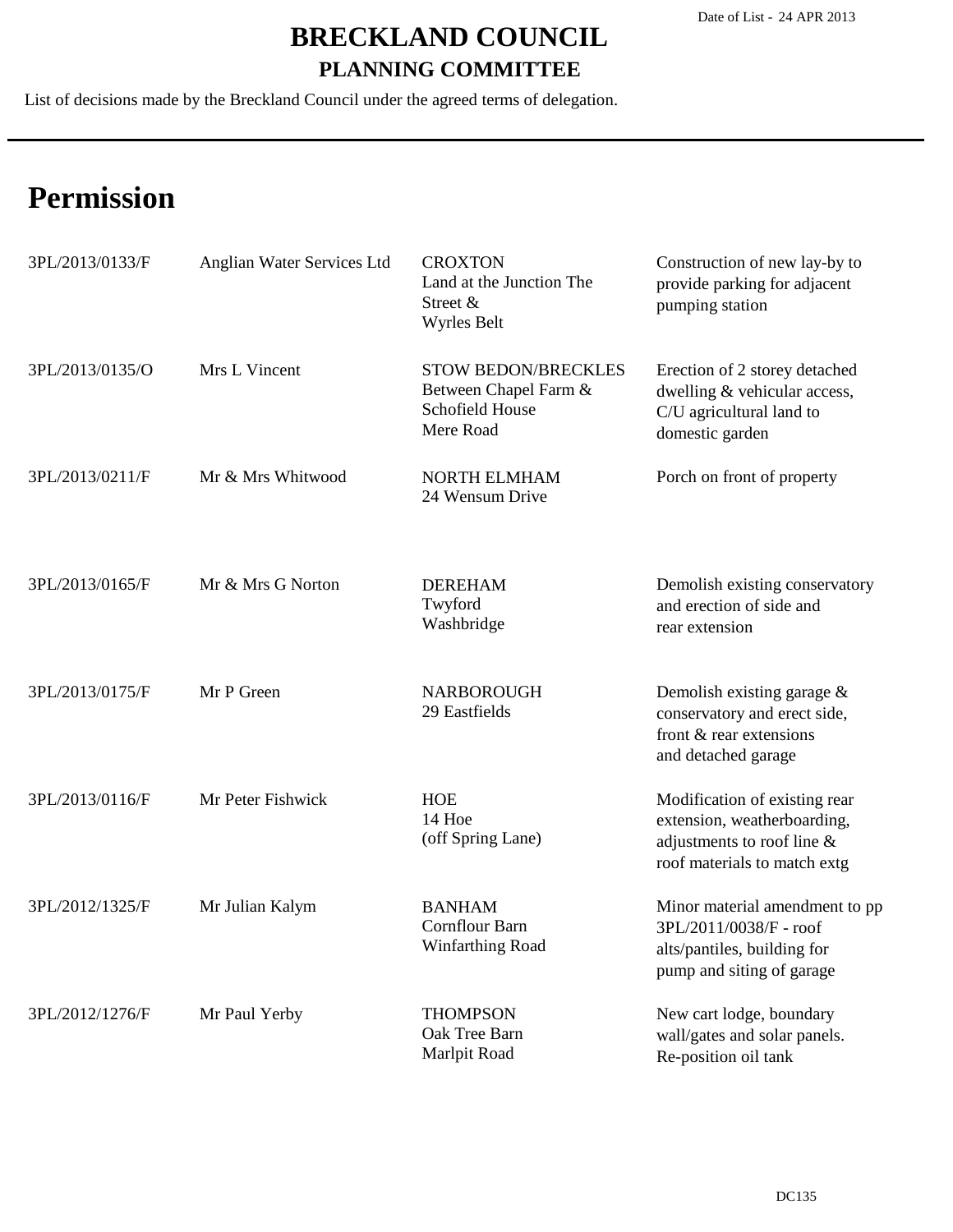List of decisions made by the Breckland Council under the agreed terms of delegation.

| 3PL/2013/0011/F  | Mr & Mrs Q Mitchell | <b>COLKIRK</b><br>Woodene<br>7A Fairview Drive                      | Demolish side ext $\&$ garage $\&$<br>erect 2 two storey side<br>extensions, Juliette balcony,<br>porch & integral garage      |
|------------------|---------------------|---------------------------------------------------------------------|--------------------------------------------------------------------------------------------------------------------------------|
| 3PL/2013/0104/F  | Mr R J Binder       | <b>GREAT DUNHAM</b><br>2 Kempstone Cottages<br>North Street         | Demolish/remove nissan<br>building & erect replacement<br>garage/store                                                         |
| 3PL/2013/0200/F  | N E Salmon Ltd      | <b>WENDLING</b><br><b>AND FRANSHAM</b><br><b>High House Farm</b>    | Minor Material Amendment to<br>3PL/2010/1037/F in respect of<br>revised design and siting of<br>dwelling                       |
| 3PL/2013/0156/F  | Mr S Dorrington     | <b>GARVESTONE</b><br>Lingwell House<br>The Lings                    | Alterations and extension to<br>existing dwelling                                                                              |
| 3PL/2013/0108/F  | Mr R Newstead       | <b>ATTLEBOROUGH</b><br><b>Morters Garage</b><br><b>Station Road</b> | Remove portacabin (waiting<br>room for garage MOT customers<br>& construct small conservatory<br>structure to replace facility |
| 3TL/2013/0003/TL | Mr W Guinness       | <b>WEASENHAM ALL SAINTS</b><br>Up House                             | Extension of time limit on<br>pp 3PL/2010/0476/F (demolish<br>single storey side wing, erect<br>2 storey side/rear extensions  |
| 3PL/2013/0074/F  | Mr Richard Downes   | <b>ATTLEBOROUGH</b><br>Ash Farm<br>Hill Common                      | Installation of three micro<br>scale wind turbines (14.97m to<br>hub, 5.6m diameter blades)                                    |
| 3PL/2013/0082/F  | Mr Chris Hancy      | <b>ATTLEBOROUGH</b><br>Adjacent No 11 Warrens<br>Lane               | Minor material amendment to<br>approved dwelling                                                                               |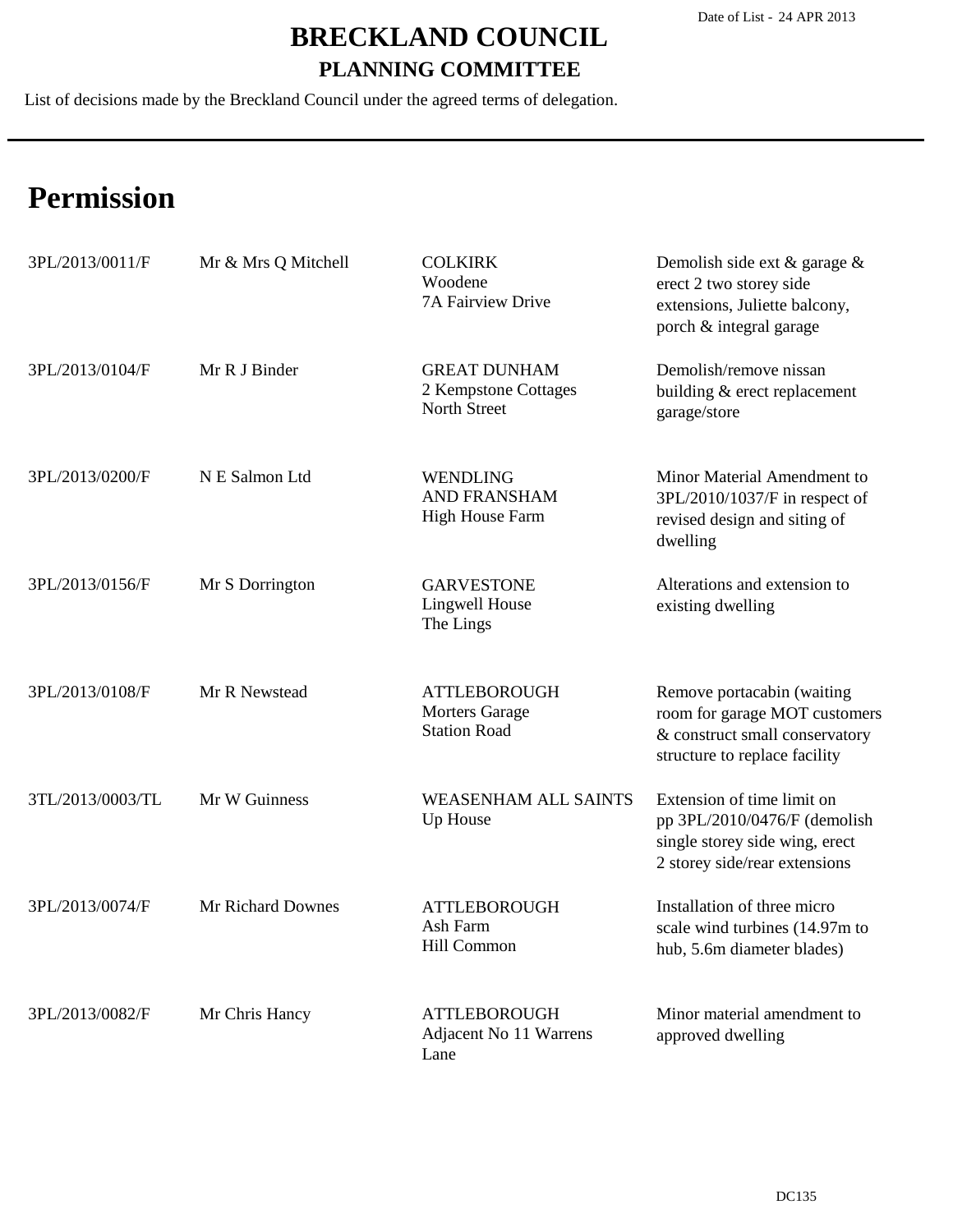List of decisions made by the Breckland Council under the agreed terms of delegation.

| 3PL/2013/0004/F  | Mr & Mrs S Plunkett       | <b>BEETLEY</b><br>Clovelly<br>Fakenham Road                       | Single storey extension to<br>link house to garden room                                                            |
|------------------|---------------------------|-------------------------------------------------------------------|--------------------------------------------------------------------------------------------------------------------|
| 3PL/2012/1192/LB | Mr & Mrs A Allen          | <b>GREAT ELLINGHAM</b><br>Portwood Farm<br><b>Tanyard Lane</b>    | Replacement porch to front                                                                                         |
| 3PL/2013/0125/F  | Mr Bell                   | <b>NARBOROUGH</b><br>The Chalet<br>Oak Grange                     | Relocate extg shed/utilities &<br>extension to dwelling to<br>include an improved kitchen &<br>bathroom facilities |
| 3PL/2013/0140/F  | Jaggers, Sharpe and Dixon | <b>ATTLEBOROUGH</b><br>3 Cyprus Road                              | Minor Material Amendment to<br>3PL/2010/1016/F - revised<br>design                                                 |
| 3PL/2013/0142/F  | F.D & J.M Sievewright     | <b>YAXHAM</b><br>5 Peters Way<br><b>Clint Green</b>               | Erection of detached single<br>garage                                                                              |
| 3PL/2013/0207/F  | Mr & Mrs McQueen          | WELLINGHAM<br>14 The Street                                       | Erection of conservatory<br>to rear                                                                                |
| 3PL/2013/0149/F  | <b>Grange Development</b> | <b>GREAT DUNHAM</b><br>North of The Cottage<br>Castle Acre Road   | Minor Material Amendment to<br>3TL/2011/0020/TL (Revised<br>design)                                                |
| 3PL/2013/0151/F  | Mr Philip Haslam          | <b>WEASENHAM ALL SAINTS</b><br>39 The Cottages<br>Massingham Road | Replace existing garage with<br>new Cranes Garden Building                                                         |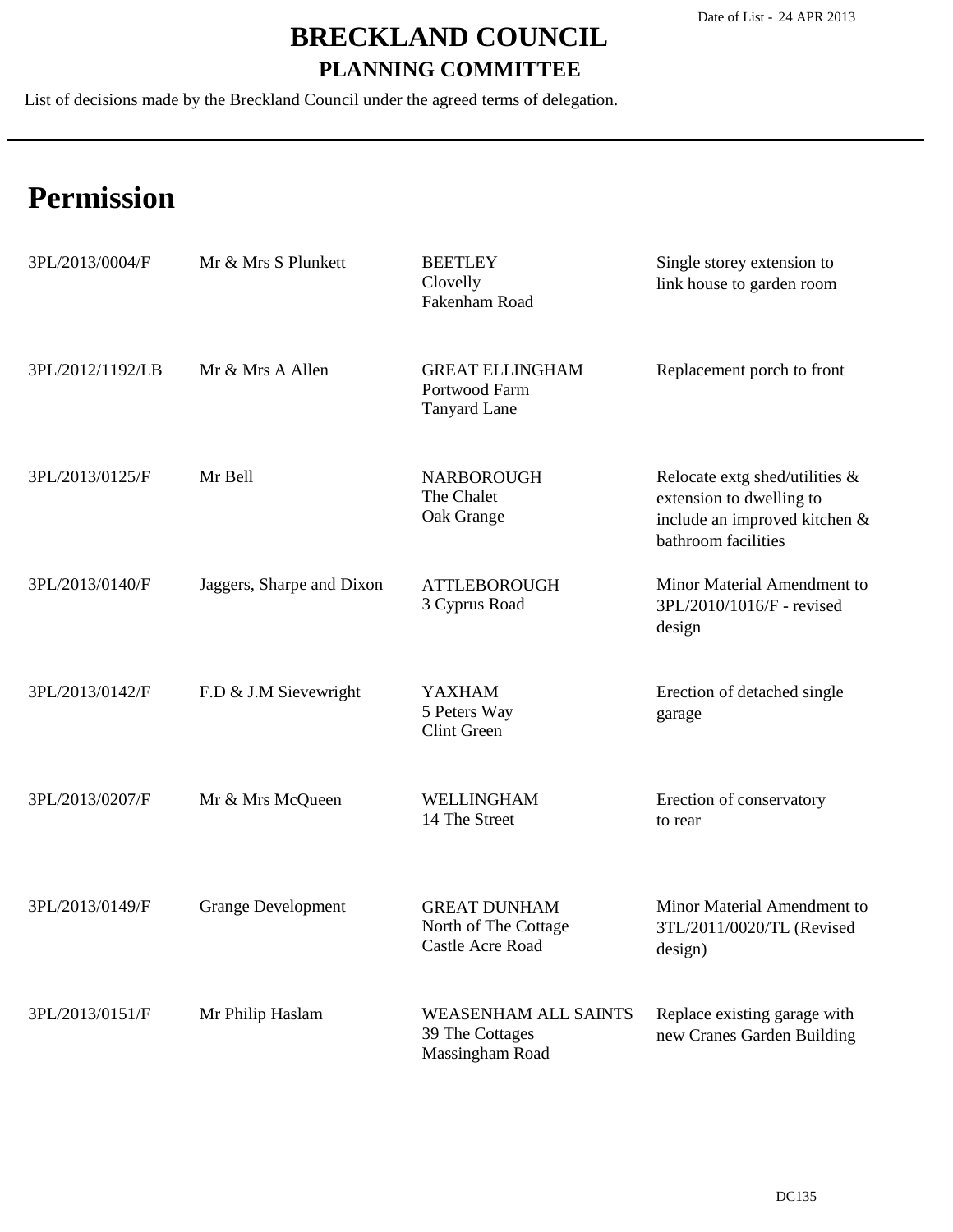List of decisions made by the Breckland Council under the agreed terms of delegation.

| 3PL/2013/0246/LU                  | Mr John Owen               | <b>DEREHAM</b><br>66 Stone Road<br>Toftwood                    | Conversion of garage to study<br>/store/wc and single storey<br>extension to rear to create<br>playroom                        |
|-----------------------------------|----------------------------|----------------------------------------------------------------|--------------------------------------------------------------------------------------------------------------------------------|
| 3PL/2013/0176/F                   | Mr Clive Sidney            | <b>DEREHAM</b><br>30 Yaxham Road                               | Erection of 1.8m high garden<br>wall/fence & electronically<br>operated gate (part<br>retrospective)                           |
| 3NM/2013/0025/NMA Mr Colin Cooper |                            | <b>DEREHAM</b><br>118 Stone Road                               | Non material amendment to<br>3PL/2012/1348/F - reduce width<br>(rear) enlarge window (front)<br>extension, changes garage door |
| 3PL/2012/0596/F                   | Mr & Mrs R Holliday        | <b>DEREHAM</b><br>57 High Street                               | Conversion of part of retail<br>shop premises to single storey<br>dwelling                                                     |
| 3PL/2012/0999/F                   | Mr Mike Newman             | <b>ATTLEBOROUGH</b><br>62 Norwich Road                         | Two storey side extension,<br>single storey rear extension<br>and internal alterations                                         |
| 3PL/2013/0049/LB                  | Mr Andrew Lee              | <b>BEACHAMWELL</b><br>27 The Street                            | Single storey kitchen<br>extension to side of<br>dwelling                                                                      |
| 3PL/2012/1191/F                   | Mr & Mrs A Allen           | <b>GREAT ELLINGHAM</b><br>Portwood Farm<br><b>Tanyard Lane</b> | Replacement porch to front                                                                                                     |
| 3PL/2013/0034/F                   | Mr Martin & Stephen Turner | <b>KENNINGHALL</b><br>Old Royal George<br><b>Market Place</b>  | Remove stairs & shop front,<br>reinstate sash windows/front<br>door. Dormer windows. Attic<br>stairs. Railings to front yard.  |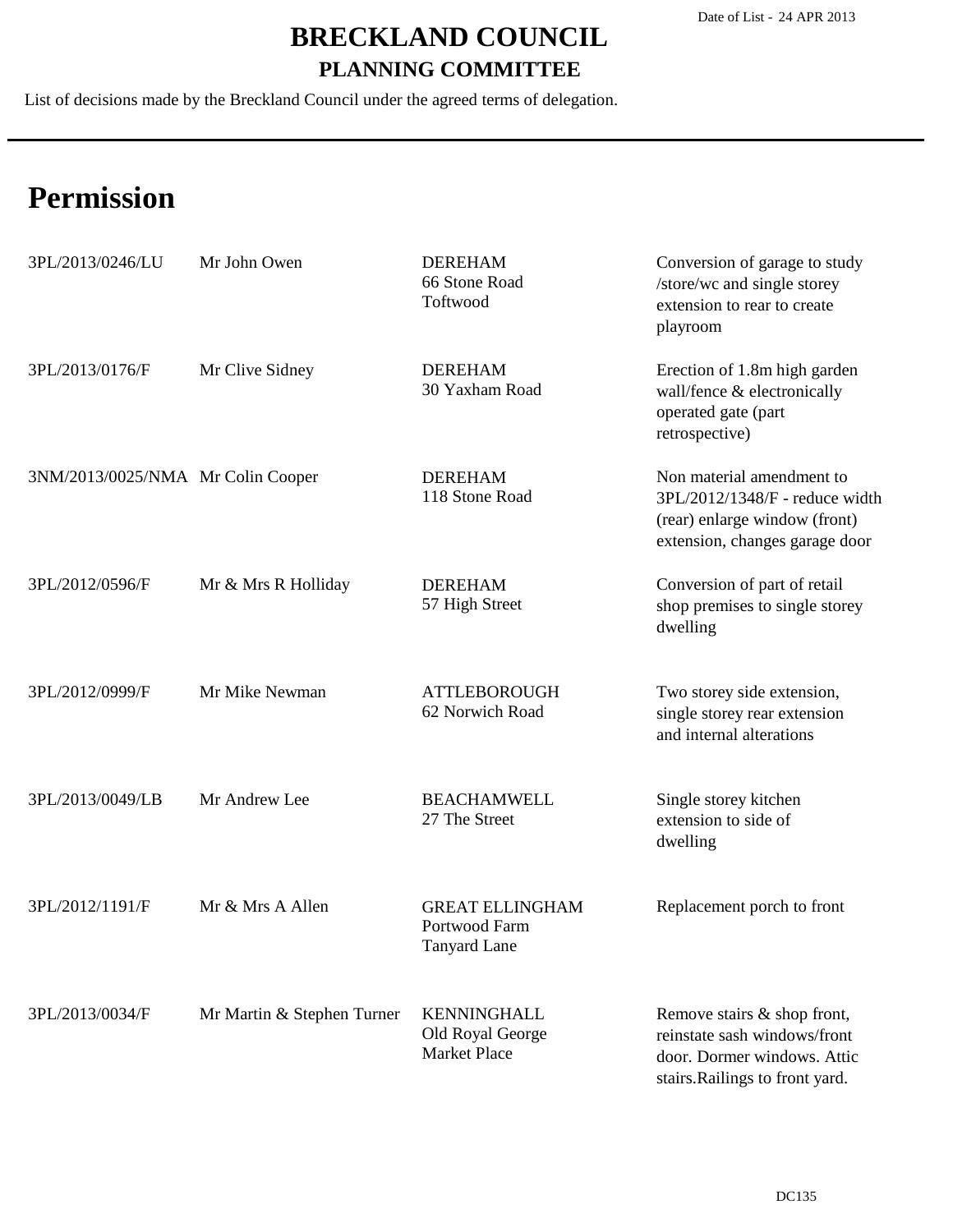List of decisions made by the Breckland Council under the agreed terms of delegation.

| 3PL/2012/0440/F  | Mrs C Parr                | <b>THETFORD</b><br>78 Comfrey Way                                         | Convert existing garage to a<br>granny annexe with small<br>extension and additional<br>parking           |
|------------------|---------------------------|---------------------------------------------------------------------------|-----------------------------------------------------------------------------------------------------------|
| 3PL/2013/0132/F  | Mr R Marshall             | <b>GREAT ELLINGHAM</b><br>Home Cottage Farm<br>Penhill Road               | Erect pole barn for storage of<br>hay/straw & biomass fuel.                                               |
| 3PL/2013/0137/LU | Mr H Buxton               | <b>ATTLEBOROUGH</b><br>34 Barley Way                                      | Erection of extension<br>(Certificate of Lawfulness)                                                      |
| 3PL/2013/0122/LB | <b>Mrs Hannah Barratt</b> | <b>LITTLE DUNHAM</b><br>The Old Rectory                                   | General alterations to the<br>house                                                                       |
| 3PL/2013/0155/F  | Mr C Mann                 | <b>CRANWORTH</b><br><b>Woodland View Barn</b><br><b>Church Farm Barns</b> | Proposed extension to the<br>existing garage to provide a<br>new games room                               |
| 3PL/2012/1333/F  | Mr Patrick Joice          | WELLINGHAM<br><b>Uphouse Farm</b><br>Swaffham Road                        | 550kW PV installation on roof<br>and ground with associated<br>equipment including 4<br>inverter houses.  |
| 3PL/2013/0123/A  | Lloyds Banking Group      | <b>DEREHAM</b><br>Lloyds TSB Bank Plc<br>38 Market Place                  | Replacement of existing<br>signage (1 Fascia, 2<br>projecting, and 2 other all<br>internally illuminated) |
| 3PL/2013/0130/F  | Miss Amber Lincoln        | <b>DEREHAM</b><br>43 Commercial Road                                      | Lowering of kerb to form<br>access                                                                        |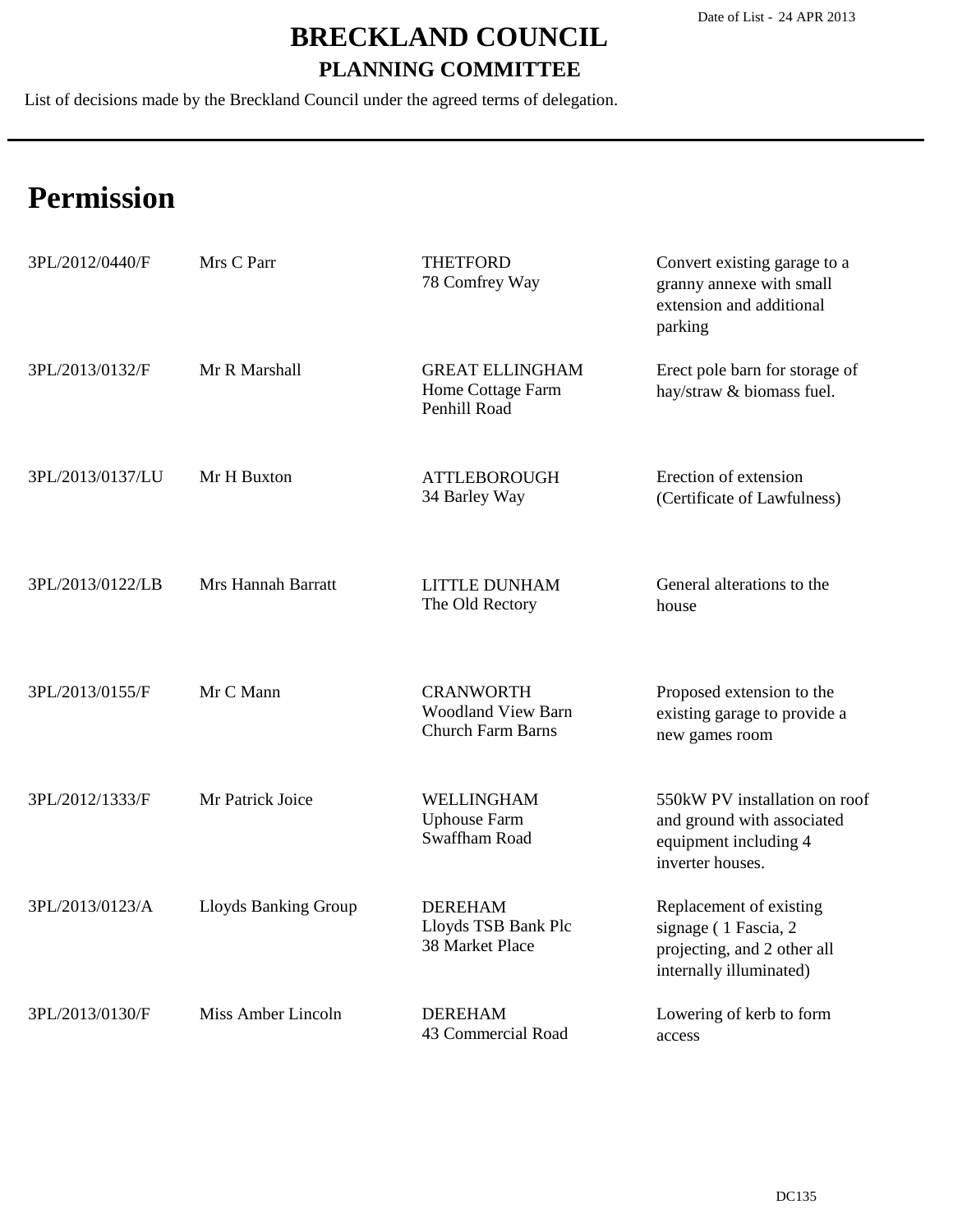List of decisions made by the Breckland Council under the agreed terms of delegation.

| 3PL/2013/0136/F  | Mr & Mrs R Scott                      | <b>NORTH ELMHAM</b><br>Podshole                                                  | Demolish dwelling & Erect 4<br>bedroom, 2 storey dwelling $&$<br>garage  |
|------------------|---------------------------------------|----------------------------------------------------------------------------------|--------------------------------------------------------------------------|
| 3PL/2013/0294/LU | Miss R Nobbs                          | <b>DEREHAM</b><br>7 Westfield Lane<br>Toftwood                                   | Single storey rear extension<br>(certificate of lawfulness)              |
| 3PL/2013/0148/F  | Lyng Parish Council                   | <b>LYNG</b><br><b>Richmond Place</b>                                             | Demolish & replace pavilion to<br>include toilet facilities              |
| 3PL/2013/0089/F  | Mr & Mrs Lond-Caulk                   | <b>THOMPSON</b><br>11 Airey Houses<br><b>Tottington Road</b>                     | Minor Material Amendment to<br>3PL/2012/0048/F (Revised porch<br>design) |
| 3PL/2013/0091/F  | Heygate Farms (Swaffham) Ltd SWAFFHAM | Snailspit Farm<br>Cley Road                                                      | Erect new grain storage<br>building                                      |
| 3PL/2013/0120/A  | Mrs Judy Rogers                       | <b>DEREHAM</b><br>The Little Gallery<br>62 Norwich Street                        | Shop frontage sign and<br>projecting sign                                |
| <b>Refusal</b>   |                                       |                                                                                  |                                                                          |
| 3PL/2013/0070/A  | Hopkins & Moore Ltd                   | <b>BAWDESWELL</b><br>Land South of Billingford<br>Road,<br>West of Fakenham Road | Freestanding Advanced<br>Directional Sign<br>(Retrospective)             |
| 3PL/2012/1115/F  | <b>Black Swan International Ltd</b>   | <b>DEREHAM</b><br><b>Westfield House</b><br>12 Westfield Road                    | <b>Extensions and Alterations</b>                                        |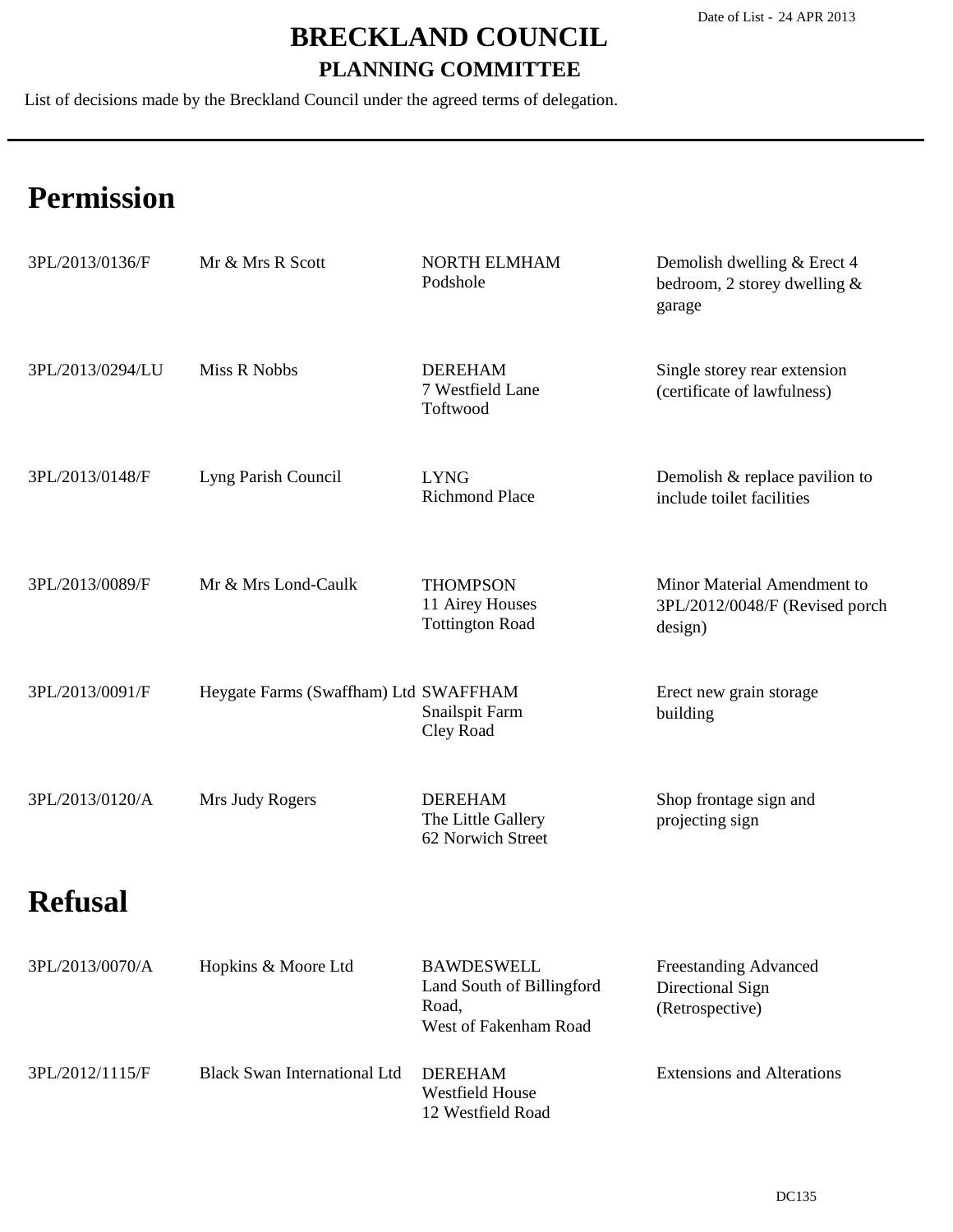List of decisions made by the Breckland Council under the agreed terms of delegation.

## **Refusal**

| 3PL/2012/0949/F  | Mr John Davidson    | <b>BEESTON</b><br>Holmedene Farm<br><b>Syers Lane</b>        | Re-locate existing two micro<br>scale wind turbines (14.97m to<br>hub, 5.6m diameter blades)<br>granted under 3PL/2011/1415/F |
|------------------|---------------------|--------------------------------------------------------------|-------------------------------------------------------------------------------------------------------------------------------|
| 3PL/2013/0067/A  | Hopkins & Moore Ltd | <b>DEREHAM</b><br>Land South of A47                          | Freestanding advanced<br>directional signs<br>(retrospective)                                                                 |
| 3PL/2013/0158/F  | Mr Peter Fincham    | LITTLE ELLINGHAM<br>Primrose Farm<br><b>Watton Road</b>      | Reconstruction of farmhouse                                                                                                   |
| 3PL/2013/0068/A  | Hopkins & Moore Ltd | <b>DEREHAM</b><br>off Etling Green<br>Norwich Road           | Freestanding advanced<br>directional sign<br>(retrospective)                                                                  |
| 3PL/2013/0015/LU | Mr A Keenan         | <b>FRANSHAM</b><br>Peridaal<br><b>Beeston Lane</b>           | Extend extg sitting room,<br>master bedroom & erect<br>glazed/dwarf wall link with<br>leisure bldg (Cert.Law.Prop)            |
| 3PL/2013/0114/O  | Mr & Mrs R Webb     | <b>DEREHAM</b><br>28 Stone Road                              | Proposed demolition of<br>existing garage and erection<br>of new bungalow                                                     |
| 3PL/2012/1293/F  | Mr Kevin Martyn     | <b>HOE</b><br>Woodgate House<br>Gorgate Road                 | New build house and separation<br>of existing garden to form a<br>new site for the house, new<br>house to use extg access     |
| 3PL/2013/0141/F  | Mr D Aldous         | <b>ATTLEBOROUGH</b><br>Land rear of 1-3 Albemarle<br>Terrace | Erection of detached bungalow<br>with garage (resubmission)                                                                   |